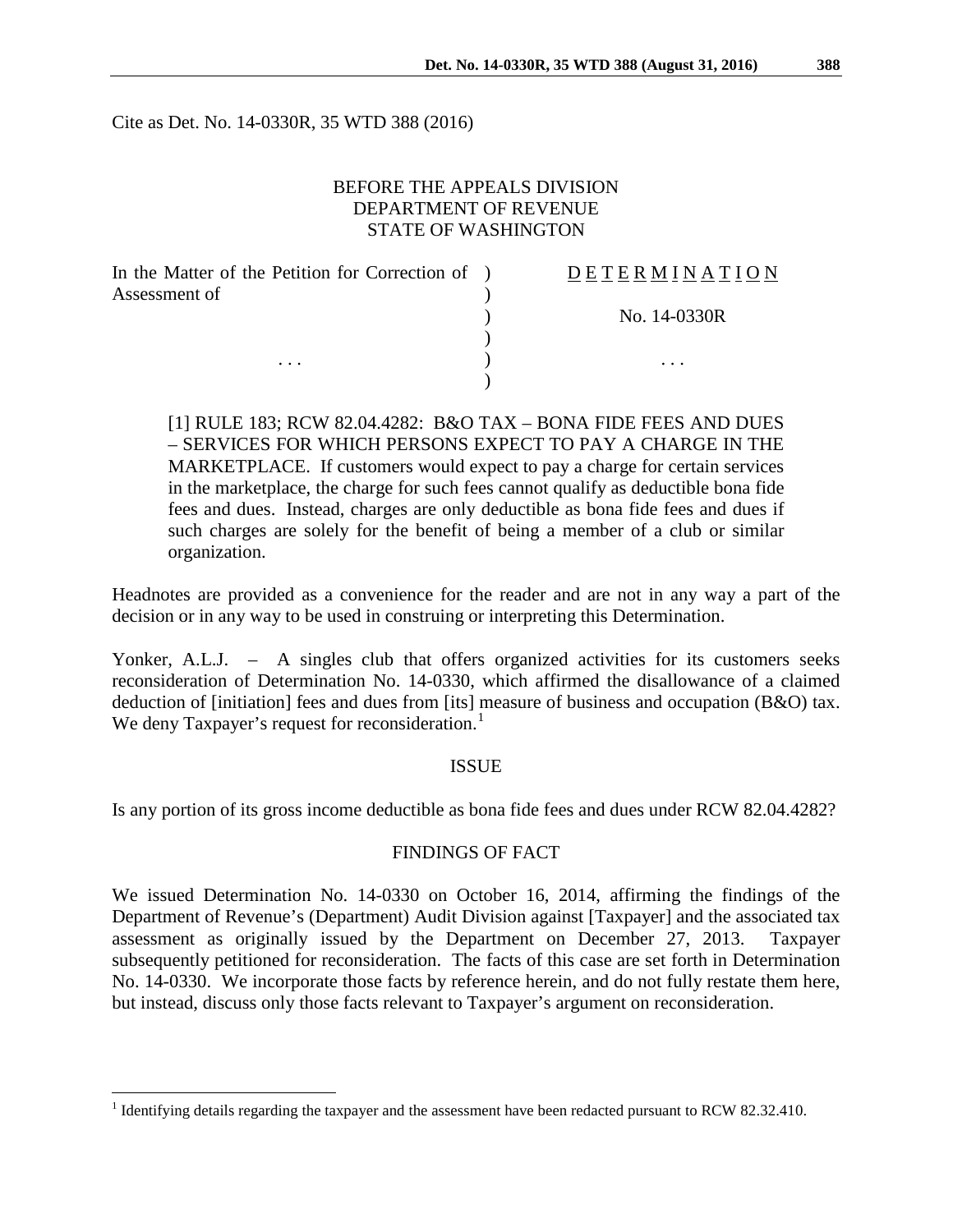Taxpayer enters into Membership Agreements with its individual members. Taxpayer provided an example of an executed Membership Agreement, which includes the following member obligations:

**Initiation Amount** – You agree to pay the amount of \$\_\_\_\_\_\_\_ which includes any applicable sales tax (the "Initiation Fee") for your Membership today. Your Initiation Fee pays for the costs spent to offer you [a membership with Taxpayer] and to pay [Taxpayer] for services already and immediately delivered to you. By signing this Agreement and paying the Initiation Fee, you become a Member of [Taxpayer].

**Dues/Membership** – You agree to pay the dues set forth above for the Membership program selected by you (the "Monthly Dues") in advance until [Taxpayer] terminates your Membership in the manner set forth herein. . . . Payment of dues entitles you to notification of upcoming events and attendance rights at events per your membership. Some events will require additional costs to attend. If dues payments become delinquent, you may not be permitted entry to any [Taxpayer] events and your continued notification of upcoming event shall be at [Taxpayer's] discretion.

In the sample Membership Agreement, the member agreed to pay a \$ . . . initiation fee and monthly dues of \$ . . . for 36 months. The sample Membership Agreement stated the following regarding the benefits of being a member:

[Taxpayer] will make available to you, as a Member of [Taxpayer], a minimum of fifteen (15) activities or events each month provided you continue to pay your Monthly Dues and remain eligible. Events will be announced in our newsletter or by other means and materials. You will generally have a chance to sign up for these activities or events on a first come, first served basis. You understand that not all events and activities will always have enough openings for all Members who wish to take part. The selection of activities sponsored by [Taxpayer] shall be made by [Taxpayer] at its sole discretion. While many activities and events will be made available to you at no additional cost (beyond your Monthly Dues), you understand that other events require that you pay additional costs, called Event Fees in this Agreement, to partake in certain activities, either in advance at the time you register for the activity, or upon arrival at the event.

On reconsideration, we granted Taxpayer's request for a hearing. At that hearing, Taxpayer presented the testimony of two members. Those members made the following statements at the Hearing:

- With their membership" they received admission to a certain number of monthly activities that required no additional charge.
- With their membership, they also received admission to a certain number of monthly activities that required some additional charge.
- The initiation fees and monthly dues were "worth it" for the following reasons: (1) to have Taxpayer schedule all of the events to relieve the individual members from having to plan their own events for socializing,  $(2)$  "for the people you meet," and  $(3)$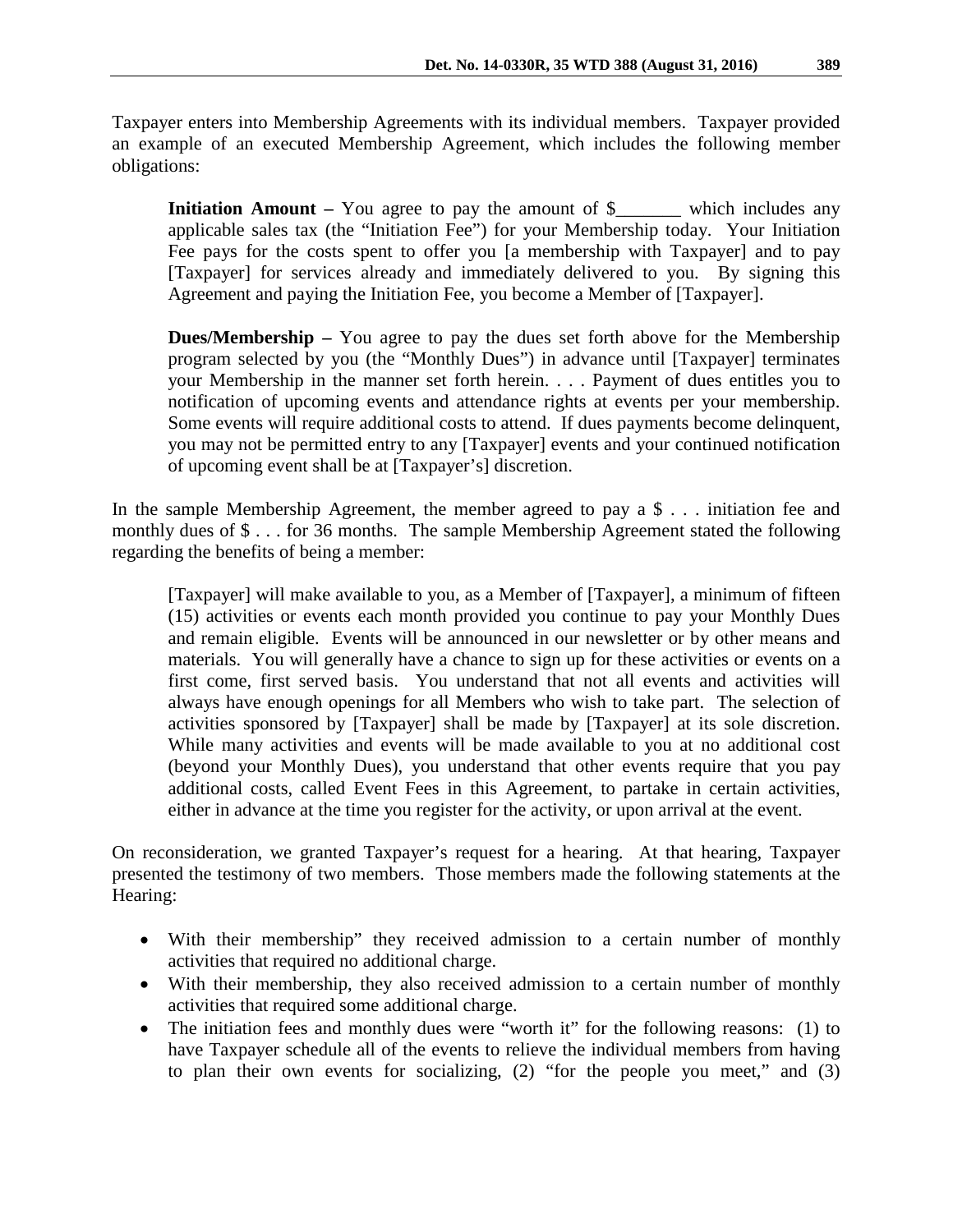Taxpayer's event planners were often able to get group rates and other better values for certain events that the members could get on their own.

- Some members participate in member meetings to give input into the types of events that Taxpayer should plan.
- Most members do not receive any other rights with their membership besides admission to the events.
- Through attendance at the scheduled events, members received a "built-in group of friends."

# ANALYSIS

As we discussed in Determination No. 14-0330, RCW 82.04.4282 allows a taxpayer to deduct "amounts derived from bona fide (1) initiation fees, (2) dues . . ." WAC 458-20-183 (Rule 183) provides definitions for both initiation fees and dues. Under Rule 183(2)(i), initiation fees are defined as follows:

[T]hose amounts paid solely to initially admit a person as a member to a club or organization. "Bona fide initiation fees" within the context of this rule shall include only those one-time amounts paid which **genuinely represent the value of membership in a club or similar organization.** It shall not include any amount paid for or attributable to the privilege of receiving any goods or services other than mere nominal membership.

(Emphasis added). Also, under Rule 183(2)(e), dues are defined as follows:

[T]hose amounts periodically paid by members solely for the purpose of entitling those persons to continued membership in the club or similar organization. It shall not include any amounts paid for goods or services rendered to the member by the club or similar organization.

Thus, a taxpayer may not deduct any amounts that are paid in exchange for goods or for services. Rule  $183(4)(a)(i)$  further states that the deduction for bona fide initiation fees and dues are for amounts "derived from activities and charges of essentially a **nonbusiness nature**." (Emphasis added). We have also previously addressed the issue of bona fide initiation fees and dues in past determinations. In Determination No. 86-310, 2 WTD 91 (1986), we stated that "amounts which are paid to an organization in return for measurable, compensable goods and services for which persons expect to pay a charge in the marketplace are excluded from the deduction." *See also*  Det. No. 03-0252, 23 WTD 223 (2004) ("Here, no evidence has been produced to show the fees . . . are not based on the nature and extent of services required or expected by the member.").

In its reconsideration petition, Taxpayer stated the following:

The sole issue is what if anything does [Taxpayer] provide in exchange for the fees and dues sought to be deducted. The answer is the "right to belong to [Taxpayer]." Thus, the fees and dues are deductible.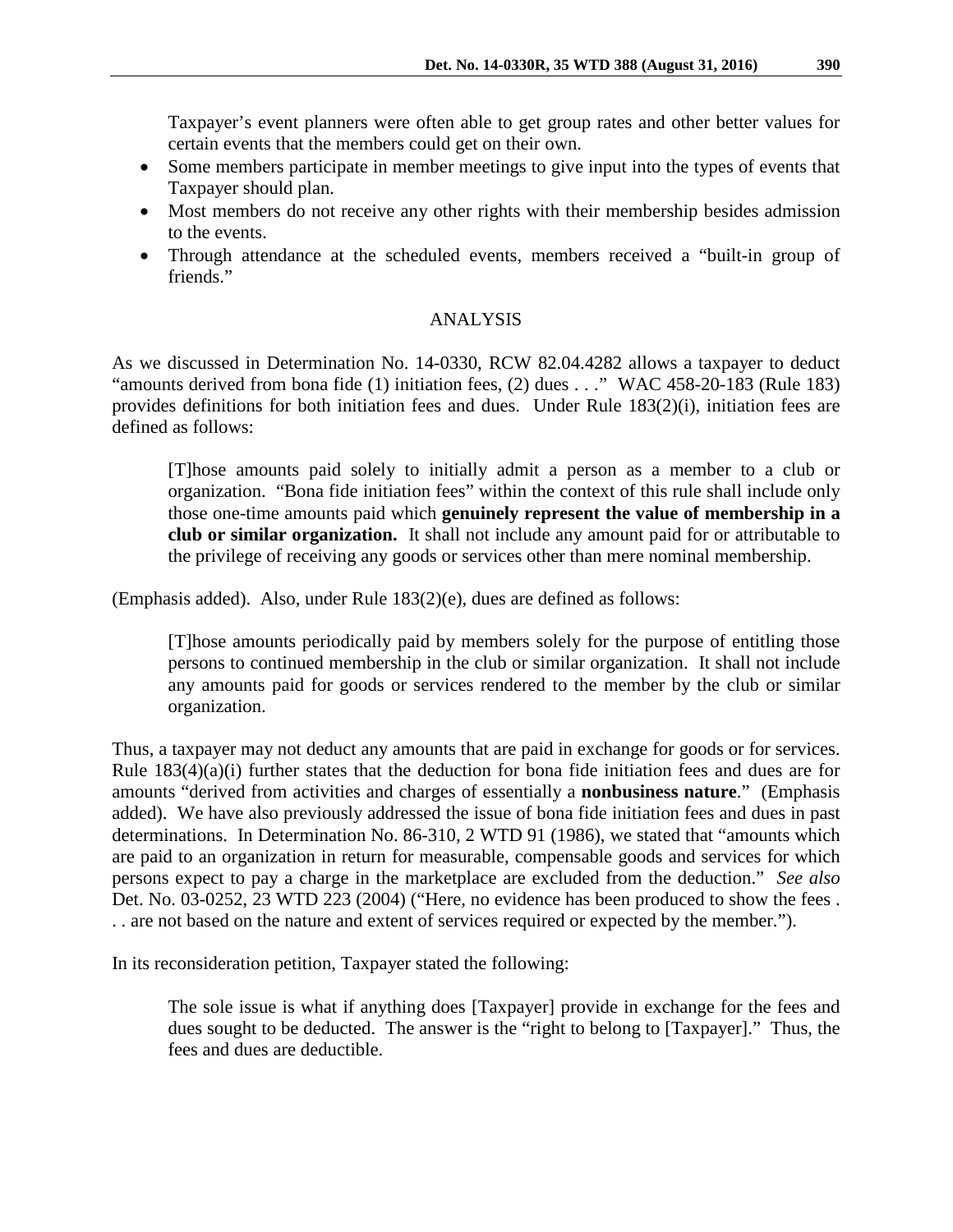For a variety of reasons, we disagree that Taxpayer provides its members with merely the "right to belong" to Taxpayer, and hold that Taxpayer's members paid the full amount of initiation fees and monthly dues for various services.

First, Taxpayer's Membership Agreement with its members states that a member pays the initiation fee for (1) "**costs spent** to offer" a membership to that member, and (2) "for **services already and immediately delivered** to" that member. (Emphasis added). Similarly, the Membership Agreement states that a member pays monthly dues for (1) entitlement to "notification of upcoming events" and (2) "attendance rights at events." Thus, Taxpayer's own Membership Agreement identifies various services – as opposed to the mere right to be a member – that its members receive in exchange for the initiation fee and monthly dues that those members pay to Taxpayer.

Second, the members [who] testified at [the] hearing acknowledged that they received more than just the "right to belong" to Taxpayer by paying the initiation fee and the monthly dues. They stated they receive admission to a certain number of events at no additional charge. For those events that have additional charges, members get the benefit of the "best value" for those events as a result of Taxpayer's event planner obtaining favorable rates from third-party vendors. They also stated that the initiation fee and monthly dues are worth it for Taxpayer's event planner to schedule and plan all of the events so that the individual members do not have to arrange social events themselves.<sup>[2](#page-3-0)</sup>

These services [here] are not [essentially] of a "nonbusiness" nature, as required under Rule 183(4)(a)(i). Instead, these are "services for which persons expect to pay a charge in the marketplace." Put differently, Taxpayer's members are willing to pay the full initiation fee and monthly dues for the services of (1) getting admission into a certain number of monthly events at no additional charge, (2) getting admission into a certain number [of] additional monthly events at additional cost, but with assurances that charges for such events are reduced to more favorable rates due to Taxpayer's efforts, and (3) having Taxpayer plan and host all of the events, thereby, relieving the members of having to plan their own social calendars. All of these services are the essence of Taxpayer's business activity.

While the members stated at [the] hearing that they felt the initiation fees and monthly dues were worth it "for the people" they meet through Taxpayer's events, this does not negate the fact that the members received distinct services, primarily consisting of attendance to a variety of scheduled events, for such fees and dues. Indeed, if Taxpayer did not offer the various events it plans and hosts, there is no other apparent benefit for merely being a member, There is no way for the members to socialize except through admission to the scheduled events, for which the members are apparently willing to pay Taxpayer. As such, we conclude, as we did in

<span id="page-3-0"></span><sup>&</sup>lt;sup>2</sup> While some members participate in the planning of events, and some members receive compensation for hosting events themselves, the vast majority of members simply receive the benefit of attending the events.